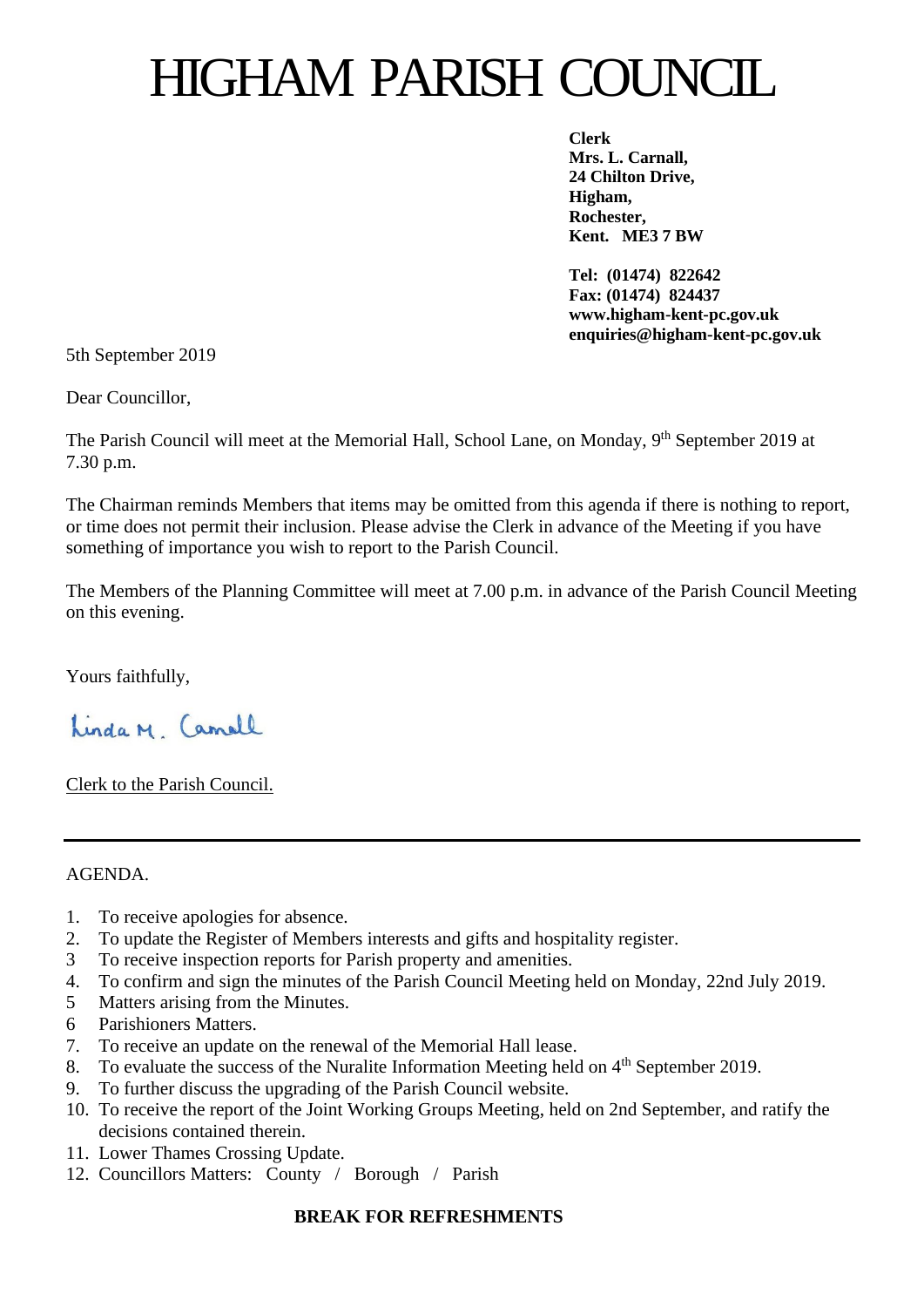#### 13. Reports

a. Planning.

 To note the following planning applications:- Appln. no. 20190702, Appln. no. 20190794, Appln. no. 20190809, Appln. no. 20190855, Appln. no. 20190808, Appln. no. 20190904.

- b. Community Development Committee.
- c. Infrastructure Committee.
- d. Executive Management Committee
- e. Higham Speedwatch.
- f. Kent Community Warden.
- g. Kent Police.
- 14. Finance:

To endorse and approve the following payments:-

| Clerks salary (July)                                                 | 1150.95 |
|----------------------------------------------------------------------|---------|
| Clerks salary (August)                                               | 1150.95 |
| <b>KCC</b> (LGPS July)                                               | 433.52  |
| <b>KCC</b> (LGPS August)                                             | 433.52  |
| HMRC (PAYE/NI July)                                                  | 212.62  |
| HMRC (PAYE/NI August)                                                | 212.62  |
| SSE (electricity toilets)                                            | 37.14   |
| Kent County Council (TRO initial)                                    | 1385.00 |
| EDF Energy (Pavilion electricity)                                    | 112.26  |
| Business Stream Ltd (water for toilets)                              | 40.11   |
| Business Stream Ltd (water for allotments)                           | 102.68  |
| SLCC (annual membership)                                             | 149.00  |
| Clerk (garden vouchers for competition under S137/139)               | 300.00  |
| Singlewell Stationery and Print Ltd. (Nuralite leaflets and banners) | 451.60  |
| GBC (uncontested election)                                           | 392.77  |
| M.J.Read A4G accountants (2019 audit)                                | 420.00  |
| Martin Fielder-White (2019 internal audit)                           | 80.00   |
| KALC (Dynamic Councillor X 3)                                        | 180.00  |
| Team Knowhow (printer insurance renewal)                             | 30.00   |
| GBC (Pavilion rates 4)                                               | 831.00  |
| Martin Tolhurst (on account for Memorial Hall Lease)                 | 900.00  |
| Liz Hart (delivery of Nuralite leaflets)                             | 250.00  |
| GBC (rent for garage July by D/D)                                    | 60.35   |
| GBC (rent for garage August by D/D)                                  | 60.35   |
| St Johns College (quarterly rent due 25/9)                           | 750.00  |
|                                                                      |         |

To record in the Minutes the following proposal:-

 This Council in accordance with its powers under Sections 137 and 139 of the Local Government Act 1972, should incur an expenditure of £300 for garden gift tokens from Millbrook Garden Company, which is in the opinion of the Council in the interests of the area or its inhabitants.